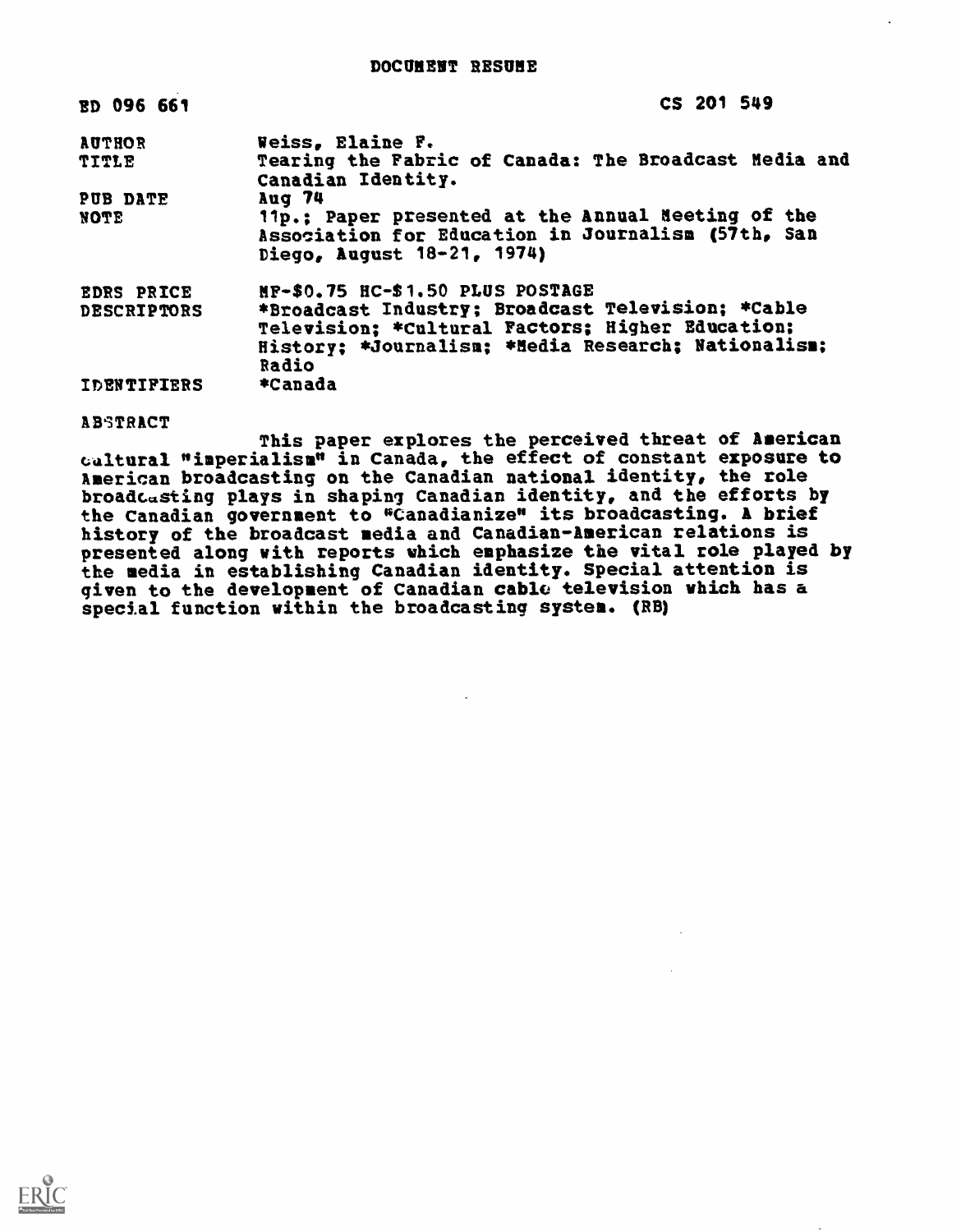US DE PARTMENT OF MEALTH<br>
EDUCATION<br>
HAT IONAL INSTITUTE OF<br>
HAT IONAL INSTITUTE OF<br>
HAT TONAL INSTITUTE OF<br>
HAT TONAL INSTITUTE OF HAT TO SAFE OF THE OF-<br>
HAT TONAL INSTITUTE OF-. <sup>6</sup> <sup>4</sup> +:.1' 0., ^.1. <sup>I</sup>

TEARING THE FABRIC OF CANADA: THE BROADCAST MEDIA AND CANADIAN IDENTITY

Elaine F. Weiss

Master of Science in Journalism, 1974 Medill School of Journalism

Northwestern University, Evanston, Illinois

Second Place Paper, Moeller Student Paper Contest, 1974 submitted to the Mass Communications and Society Division of the Association for Educaticn in Journalism

> San Diego, California August, 1974

 $\mathbf{r}$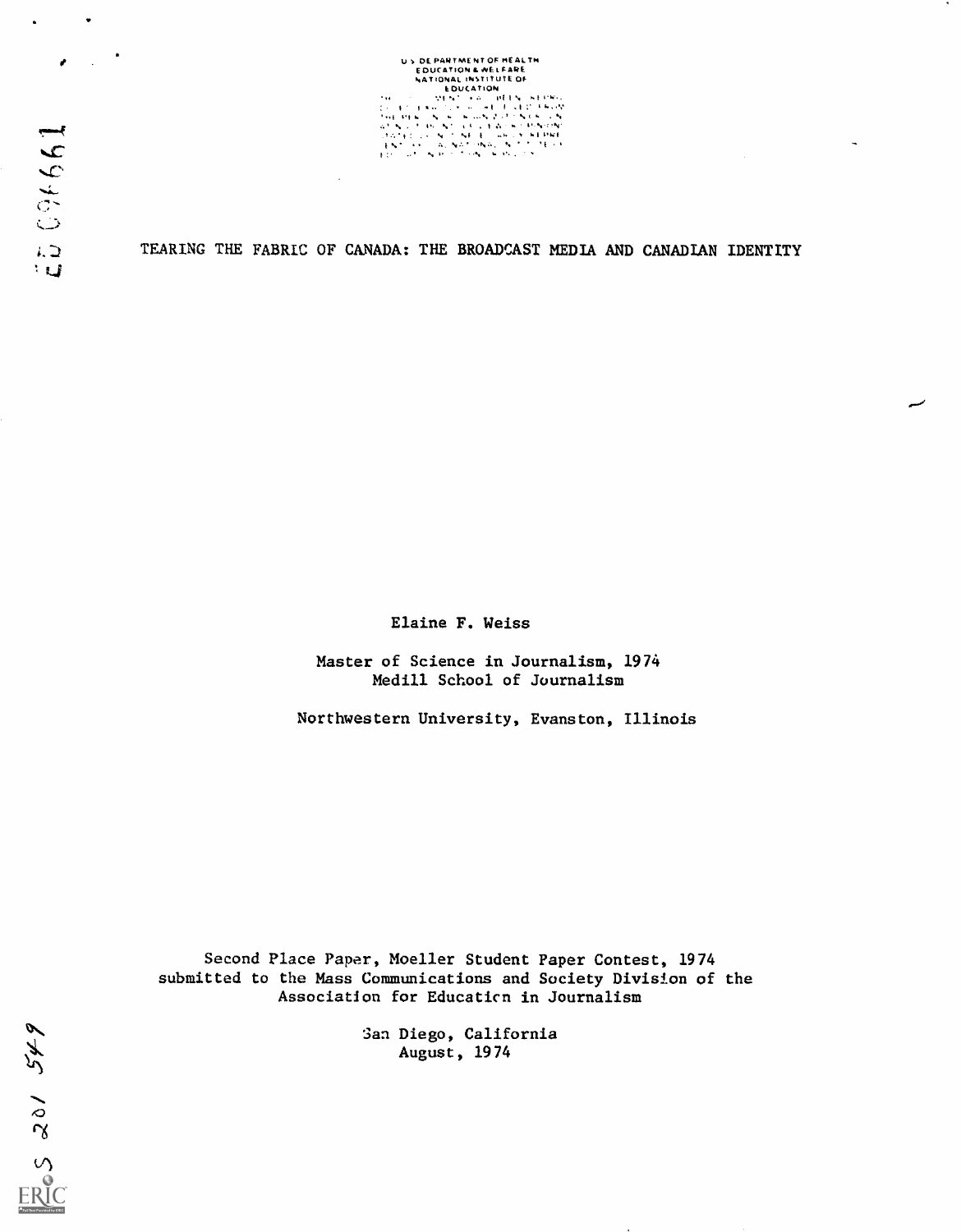'Our national purpose, as enunciated in the British North America Act, is 'peace, order, and good government'... Their purpose is 'the pursuit of happiness,' a psychic steeplechase which has been known to lead to insanity."

> --Keith Davey Member of Parliament

My thanks go to Professor Daniel J. Baum of Osgood Hall Law School for his attention and to Mr. Gordon Gailbraith of the Research Division of the Canadian Radio and Television Commission for his encouragement and detailed assistance.

Special thanks to Professor George Heitz of the Medill School who had the patience and kindness to see this project through.

Again, inspiration was supplied by my French speaking Canadian friends and other North American confidants.

Daily enthusiasm was provided by the Toronto Maple Leafs.

EFW Evanston, Illinois December, 1973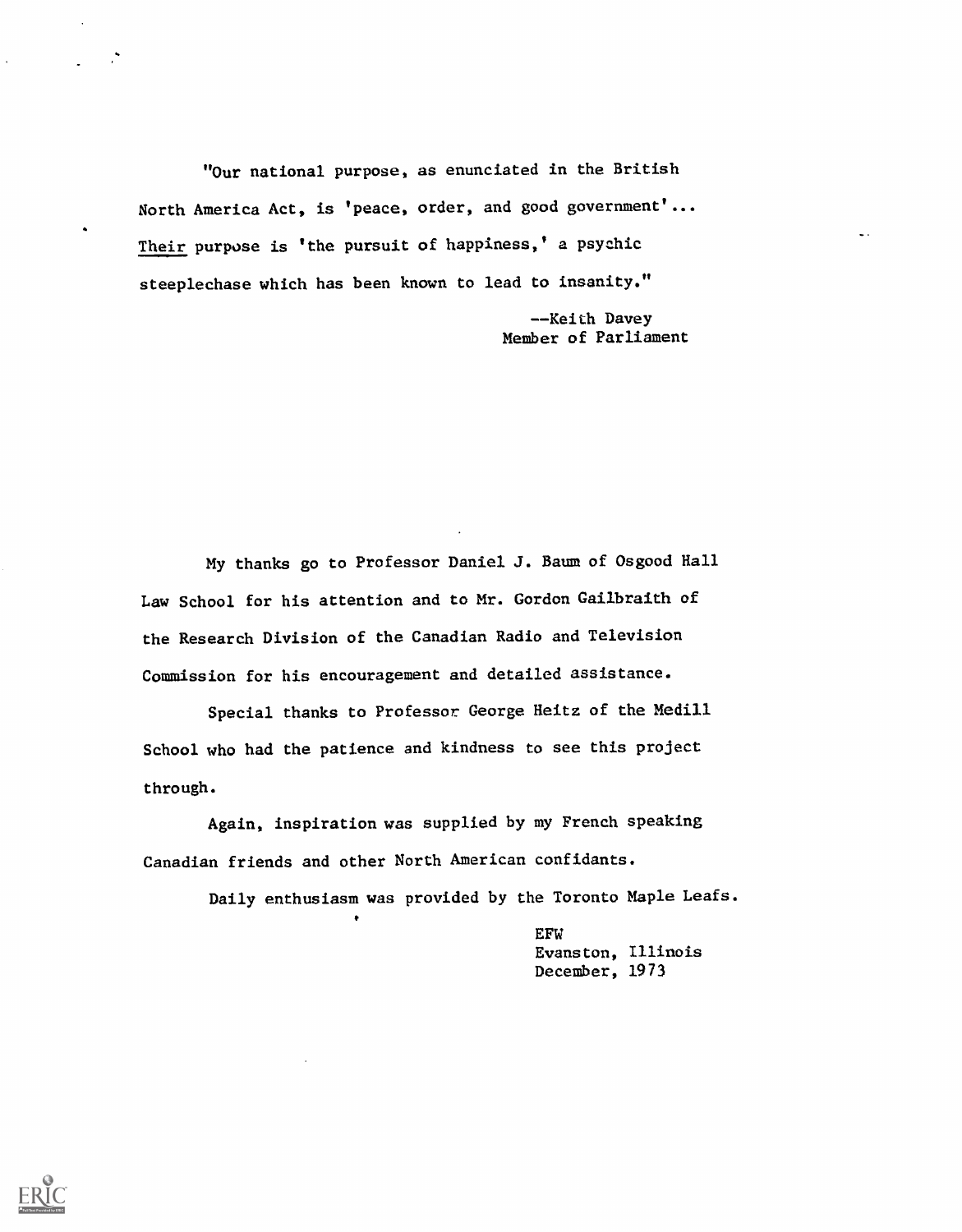The Candian national identity, a fragile and emerging concept, peeps out from under the heavy thumb of its North American neighbor to the south. At this point, the Canadian national identity is an insecure possession compared to a secure, if complacent, identity for the United States. The elements of Canadian identity have never been sufficiently isolated from the larger American image. They have never been precisely defined or clearly articulated. Who can say how the Canadian way of life fully differs from that of Americans? Yet, there are sharp distinctions between the Canadian experiment and the American dream.

Both began in the same virgin land mass rooted in the British common law tradition. But Canada adopted a Tory philosophy and the United States one of Jeffersonian liberalism. Americans cannot fully accept the integrity  $\mathbf{1}$  and  $\mathbf{1}$ of Canadian nationhood, says one scholar, for it was born of evolution and not revolution. The Canadian nation, a product of treaty and statute, does not take on the same moral commitment and historical significance as does the United States emerging from its War for Independence. Using historian Clinton Rossiter's concept of Americans being "a people of the covenant," we see them as accepting a compact and taking an oath of like-mindedness, for all their differences. Americans do not take the uncovenanted, the Canadians, seriously. Canadians cannot point to a social compact embodied in symbols: in a Declaration of Independence or Constitution. They share few overt symbols of nationhood. Modern Canadian identity was strengthened by the collective spirit fostered by World Wars I and II, the post war withdrawal of British authority in Canadian constitutional matters and the elimination of Dominion status in the post war years. Up until this post war period, Britain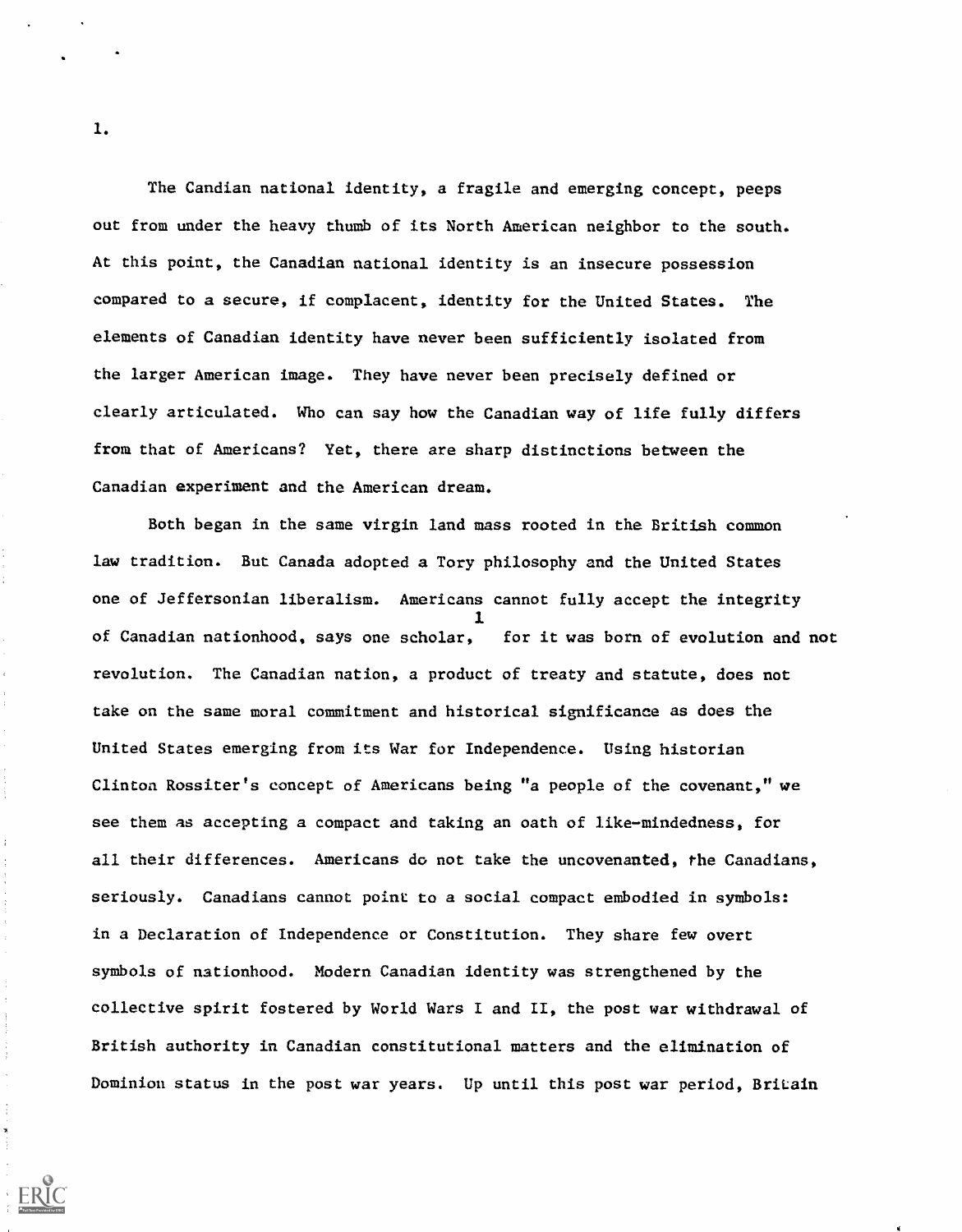2 was "the exemplar and inspiration of Canadian life." As that tie loosened, the American example filled the vacuum, lauded by slogans celebrating the American-Canadian alliance: "Longest undefended border," "Friendly neighbor to the North." But what began as a handshake has turned into a choking grasp, and many Canadians worry about American domination of Canada. The "Little Brother" role has been comfortable but dangerous for Canada as contemporary critic George Grant says:

> Like most other human beings, Canadians want it both ways. We want theough formal nationalism to escape the disadvantages of the American dream; yet we also want the benefits of junior membership in the empire. 3

One theory of modern Canadian identity is that it is a counterresponse to American identity--defining itself in negative ferms to 4 the United states. Canada has so long lived in the shadow of the United States giant that asserting itself, economically, politically, or culturally, means dismissing some aspect of American life from the Canadian consciousness. To some Canadians, this means "defining 5 ourselves in non-American terms" and developing an "Apartness" from American definitions. As Canadian Senator Keith Davey said in his Report of the Special Senate Committee on Mass Media:

> Geography, language and perhaps a failure of confidence and imagination have made us into a cultural as well as an economic satellite of the United States... For all our similarities, for all our sharing, for all our friendship, we are somebody else.  $\overline{6}$

The mass media play an important role in this conflict. The mass media, recent research shows, assume a role in shaping identity consciousness, promoting unity among peoples, and as a communications tool. The Canadian government "recognizes communications as vital in our determination to  $\mathcal{F}$  and  $\mathcal{F}$ maintain a national existence." The broadcasting media are especially important and there Canada has rarely seen itself mirrored or its own image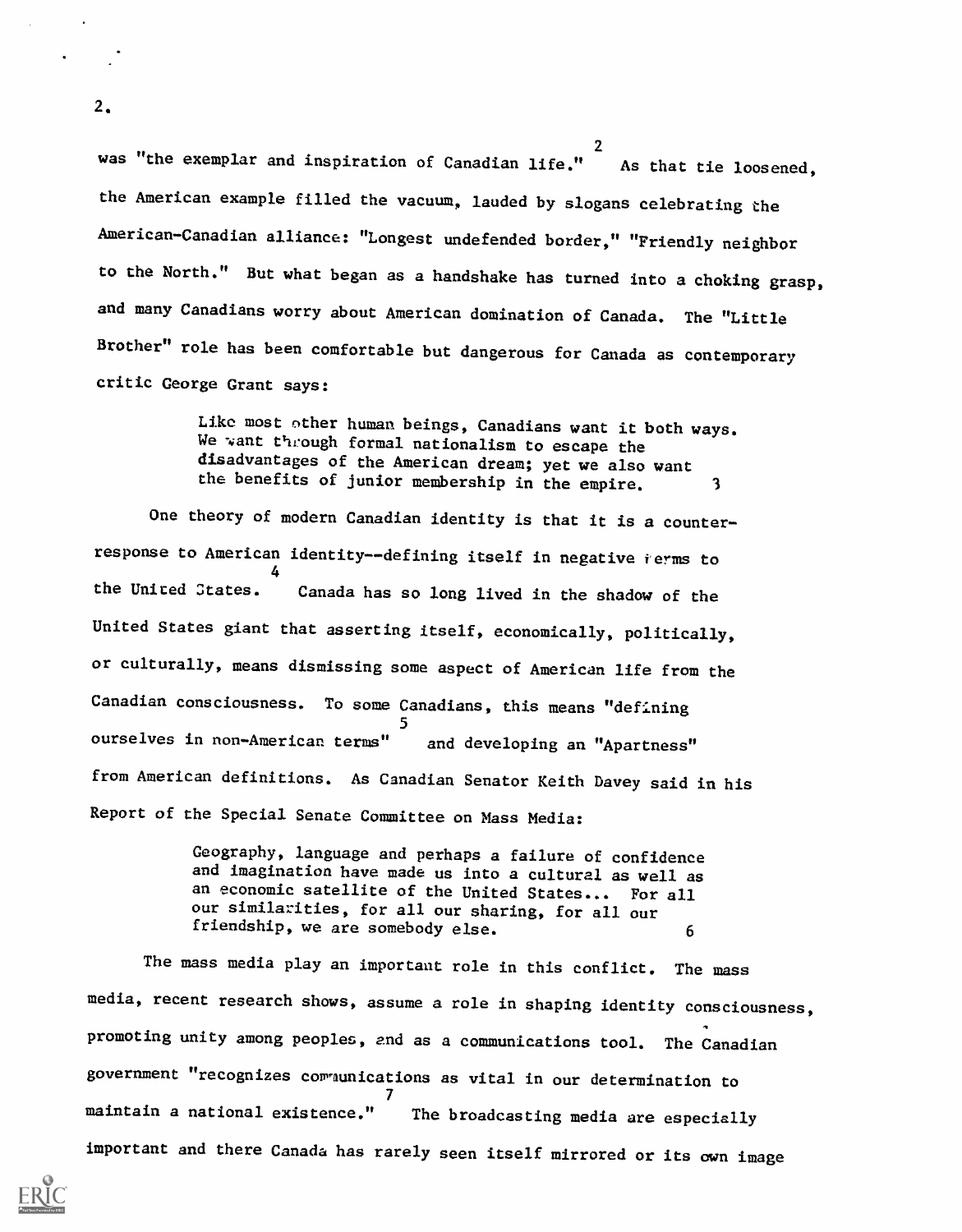reflected whole.

On a theoretical level, if we accept one definition of a "nation" as a people having more transactions with themselves than with outsiders, then a look at Canadian broadcasting suggests a threat to Canadian nationhood. In the realm of broadcasting, communicating through speech and pictures, Americans are talking to Canadians more than Canadians are talking to Canadians. Canadians have the American home brought into their home every hour of the day through television and radio: the border becomes a fourth wall on which to project the play of American life and values, the Canadians paying to see the show. On the other hand, Canadian values or opinions are rarely imparted to Americans. As an American academician teaching Canadian studies has said: 8 December 1980

> Mast Canadians have a considerable, if malevolent knowledge of the United States, while most Americans have a benevolent ignorance of Canada. 9

Canada never preached a "melting pot theory" as did the U.S. Canada adhered to a "sovereignty of nations"--the integrity of each ethnic group to remain whole within its borders. America's "sovereignty of individuals" allows all people to conform equally to "Americanism." This theory continues with the assertion that "there is no process in becoming Canadian akin to conversion, there is no pressure for conformity, there is no Canadian way of 10 life." Canadian provincialism, the ideal that each ethnic and regional group should develop its own expression, works against a single concept of national identity. Provincialism is a much stronger identification in Canada than is statehood in the United States: whether a man considers himself a Canadian or a Newfoundlander is a crucial identity question. This idea has been called the "Canadian Mosaic"--different colors and sizes fitted into a whole.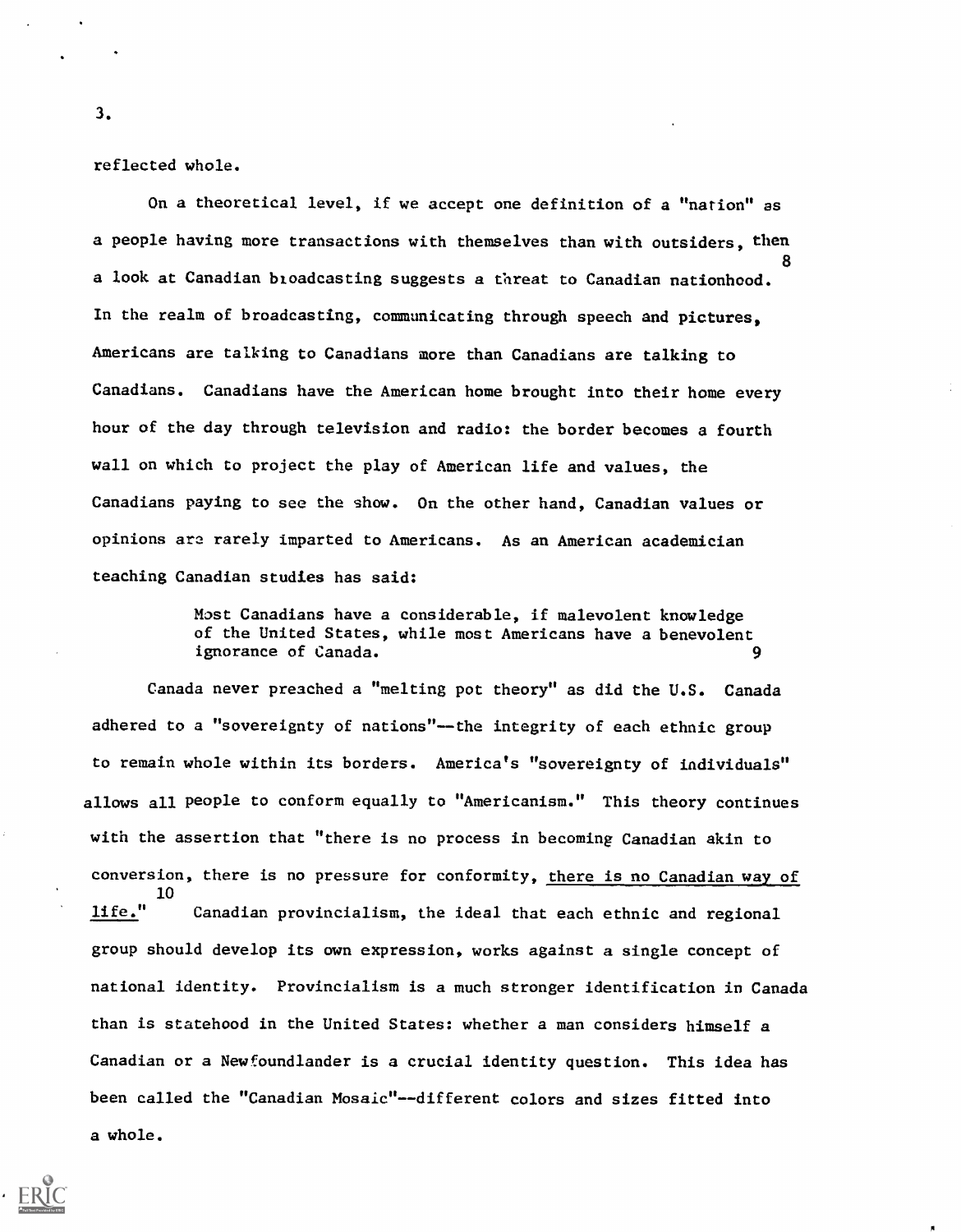According to a government policy statement, Canadian "broadcasting has the vitally important task of identifying and strengthening cultural 11 entities and community loyalities." Tha balance of the mosaic, the sovereignty of the English and French elements of Canada, is a task which the Canadian government does not take lightly. Northrop Frye, a Canadian man of letters, has explained this dichotomy as "the tension between the 12 political sense of unity and the imaginative sense of locality." Canadian broadcasting is charged with the mission of strengthening regional identity and at the same time reinforcing national identity; two nervous horses pulling in opposite directions.

This paper will attempt to make a number of vital connections: the perceived threat of American cultural "imperialism" in Canada; the effect of constant exposure to American broadcasting on the Canadian national identity; the role broadcasting plays in shaping Canadian identity; efforts by the Canadian government to "Canadianize" its broadcasting.

There will be special attention paid to the develpment of Canadian cable television which has a special function within the broadcasting system. This paper will not strive to distinguish the good guys from the bad guys: Canadians have accepted American television as willingly as American broadcasters have offered it to them. But in light of a blossoming awareness on the part of many Canadians, and other world peoples, of the sanctity of their own histories and cultures, and the artificial insemination of Americanism in their countries, this paper does want to articulate the problem as it pertains to Canadian broadcasting, the most vulnerable of Canadian media.

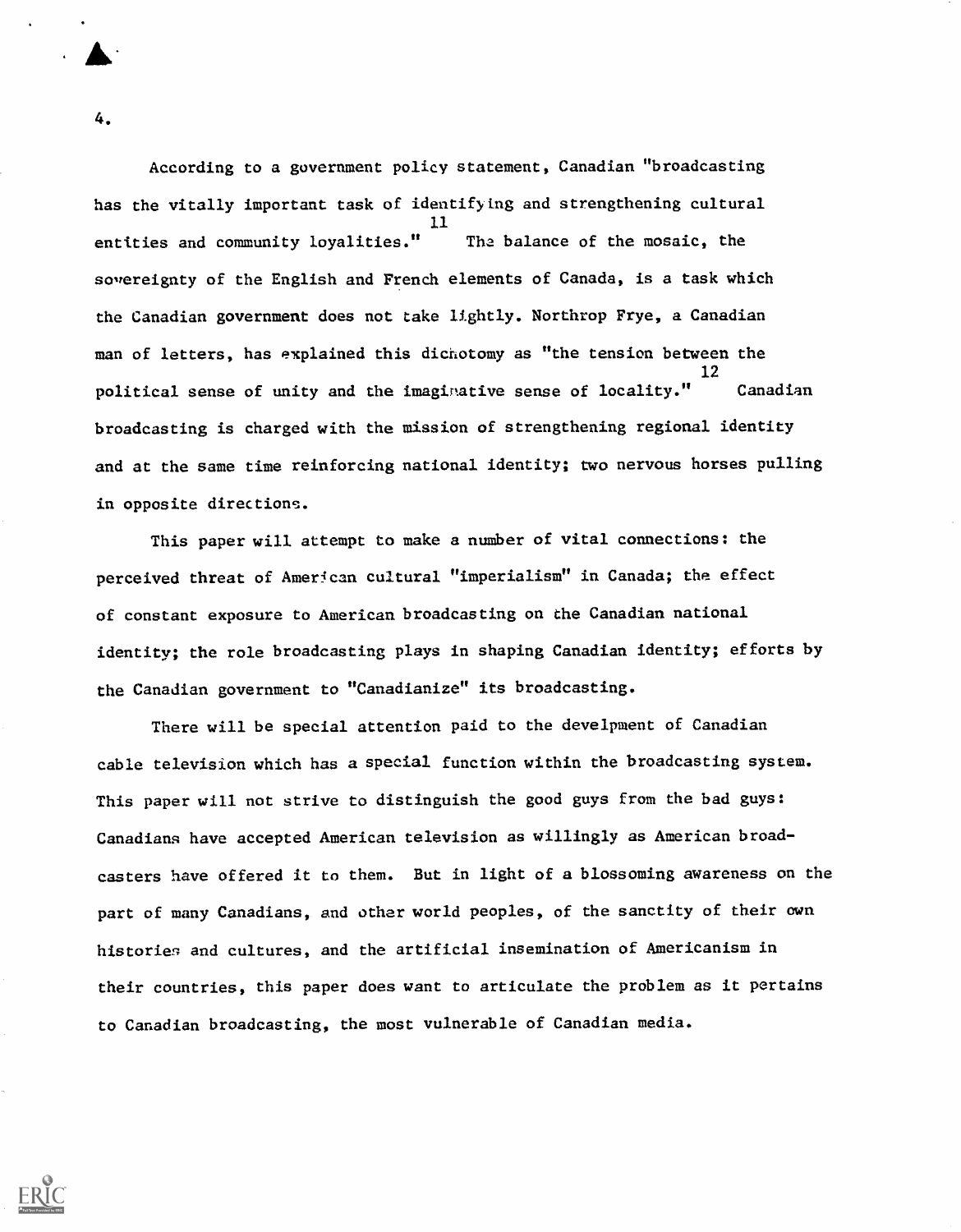## II The Mandate

From the outset of transmission of broadcasting signals, beginning with radio in the 1920's, Canada has been concerned with American domination of the airwaves. In 1919, the Canadian government began to control and license radio stations and receiving sets, while in the United States, spectrum use was still chaotic. In 1921, when the U.S. had begun to move toward broadcast controls, only six clear channels on the continent were allotted to Canada. A ritual developed: every other year America would appropriate all the North American channels, claiming allocation of channels anould be on the basis of population irrespective of geography, and Canada would complain bitterly. This argument continued unresolved until 1927 when the two countries appointed delegations to negotiate channel allocations. America demanded seventy-seven clear channels, again leaving Canada only six. Negotiations broke off until 1937 when North American frequency allocations were secured in a treaty signed in Havana.

During this time, Canada strove for a "national" system of broadcasting, described by Sir Henry Thornton as "an instrument for the clearer delineation of 13 a Canadian identity." unanimity in Canada on a fundamental question: "Canadian radio listeners wanted Canadian broadcasting." In 1929, the Aird Commission on broadcasting found 14 By 1932, a number of factors were disconcerting to Canadians and indicated early American dominance in broadcasting. The aggregate power of all Canadian stations, by 1932, was well under 10% of the combined U.S. wattage. Secondly, much of the Canadian power that did exist was concentrated in the two largest cities, Montreal and Toronto.

By this time, two Toronto stations and two in Montreal were also serving as "part time outlets" for American networks, and nearly 40% of these stations'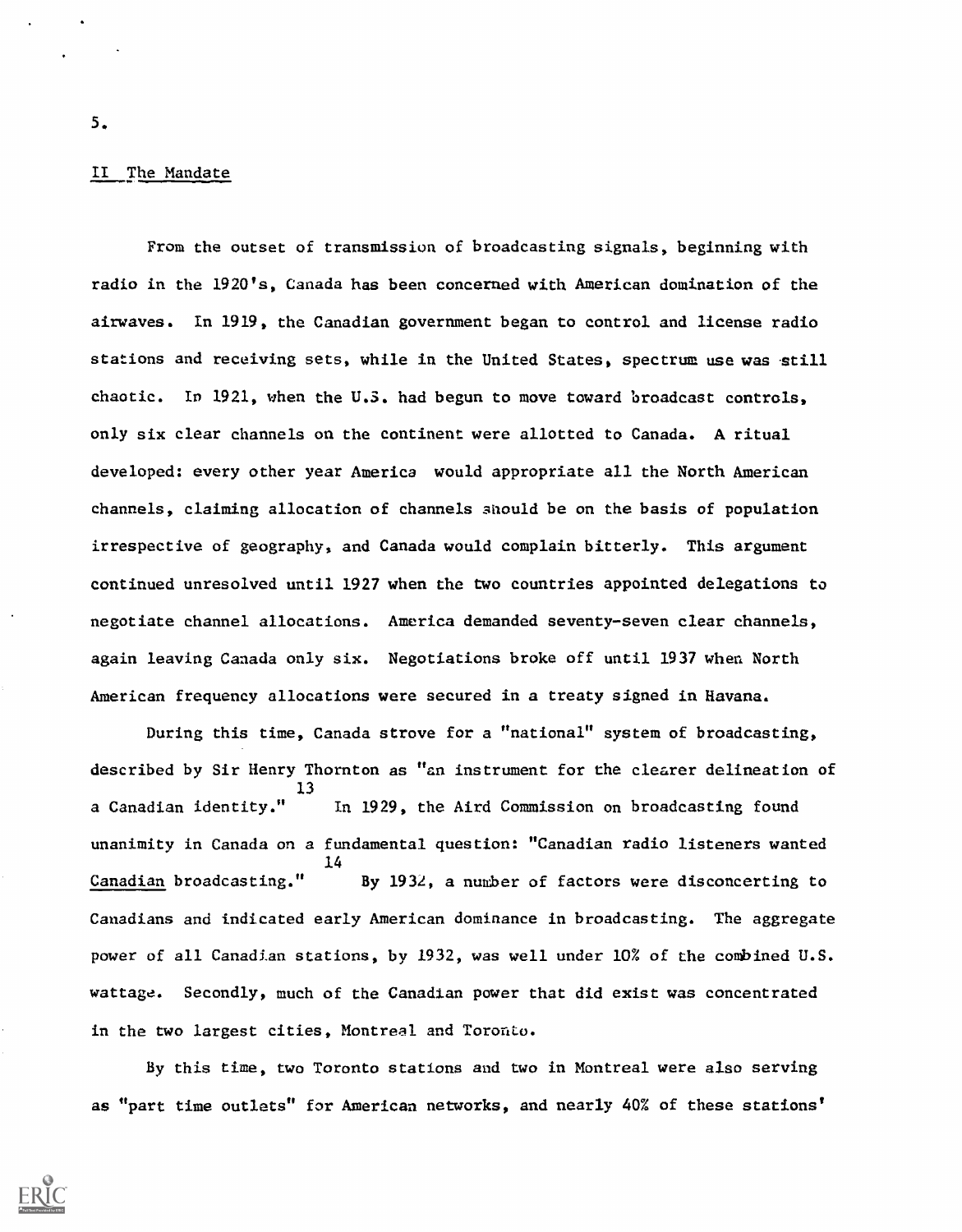programming was American. As historian E.A. Weir has said: "Many Canadians were becoming alarmed that Canada was fast becoming a mere satellite of 16 American broadcasting."

15

The thrust towards a national, public, broadcasting system was a positive effort to develop the Canadian identity and a negative reaction to American influences on Canadian nationality. Introducing the National Radio Act to the first Parliamentary Committee on radio in 1932, Prime Minister Bennett asserted:

> This country must be acsured of complete Canadian control of broadcasting from Candian sources, free from foreign interference or influence. Broadcasting must become an agency by which national consciousness may be fostered and sustained and national unity still further strengthened. 17

In supporting the National Radio Act in 1932, the Canadian Radio League used such slogans as: "Canadian Radio for Canadians" and "The State or the 18 United States." Says historian Frank W. ?eers of the move towards national broadcasting: "Often the objective was described negatively as the development 19 of an identity separate and distinguishable from that of the United States."

Ever since, Canadian government committees, study groups and legislation on broadcasting have had as their aim, the cultivation of Canadian broadcasting for increased identity awareness. The Radio Act of 19 32 insisted broadcasting be utilizea "for developing a greater National and Empire consciousness within 20 the Dominion." The Massey Report in 1951 expressed "fear of Americanization" 21 of Canadian broadcasting. The Report of the Royal Commission on Broadcasting in 1957 said: "...as a nation, we cannot accept in these powerful and persuasive media, the natural and complete flow of another nation's culture without danger 22 to our national identity." A White Paper on Broadcasting, out of the Secretary of State's office in Ottawa, in 1966, maintained; "The determination to develop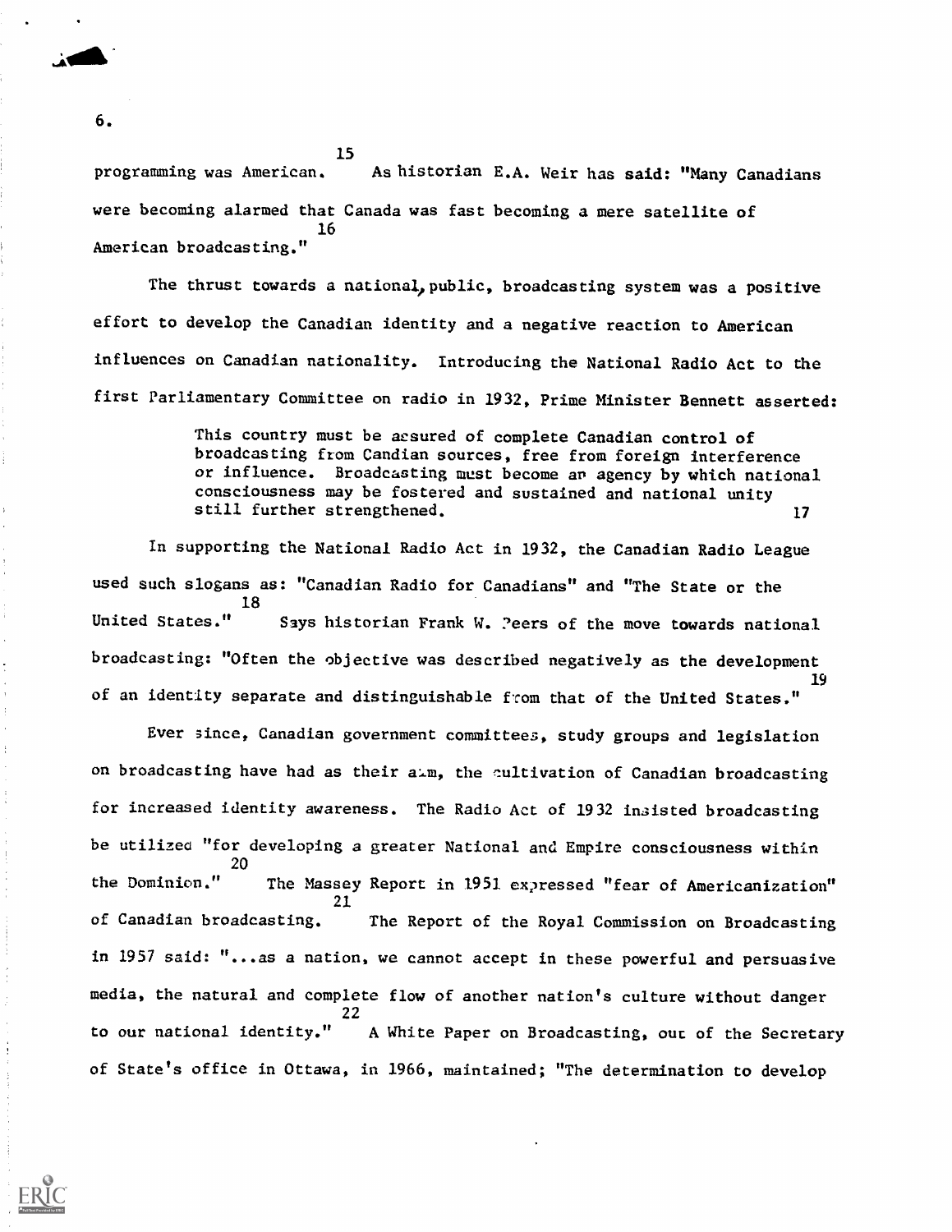and taintain a national system of radio and television is an essential part of 23 the continuing resolve for Canadian identity and Canadian unity."

Nowhere is the Canadian resolve for broadcasting to serve the national interest more pronounced than in recent, major legislation, the Broadcasting Act of 1968. It was based on the findings of a Committee on Broadcasting, chaired in 1965 by MP Robert W. Fowler. The Act set up the Canadian Radio and Television Commission (CRTC), replacing the Broadcast Board of Governors established in 1957. But most important for our purposes was the language of the Act and the place it reserved for cable television in the national system.

In the Act, Parliament articulated its concern for Canadian broadcasting to serve the national interest. It recognized the special function and responsibility broadcasting has in shaping national identity, and so mandated broadcasting to:

> be effectively owned and controlled by Canadians so as to safeguard, enrich and strengthen the cultural, political and social and economic fabric of Canada and it should contribute to the develop ment of national unity and provide for a continuing expression of Canadian identity. 24

The Act of 1968 marked government policy towards cable television. Cable is to be integrated into a single national system, to supplement and not compete with other parts of the broadcasting system. Subsequent nolicy statements on cable, in April, 1969 and April, 1970, were much concerned with the American impact on cable programming and sought to find a Canadian answer. Newer policy statements will be discussed later.

The Special Senate Committee on Mass Media (the Davey Committee), in 1971, was most cognizant of the need for Canadian broadcasting to come into its own: "The Canadian media, especially broadcasting, have an interest in and an obligation 25 to promote our apartness from the American reality." A timely study and policy statement entitled, "Proposals for a Communications Policy for Canada," coming

 $7.$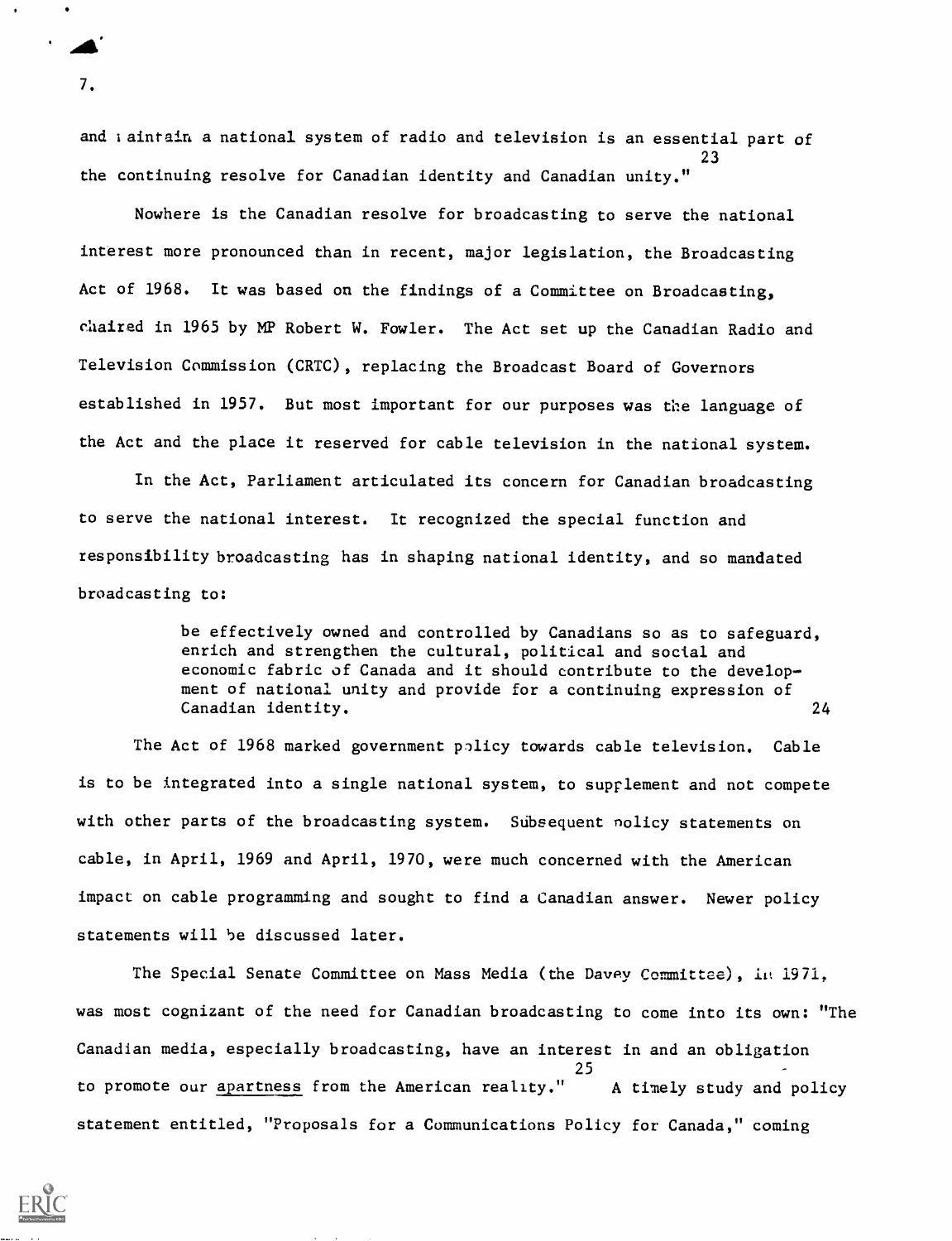out of the Ministry of Communications (overseer of telecommunications and common carrier, and not maker of broadcasting policy), addressed itself to this question:

> How can Canadian telecommunications systems be developed and used to foster Canadian social and cultural values, and to provide a sure means of disseminating a Canadian perception of Canada and of the world to all Canadians? 26

This brief history was meant to give the reader an idea of the continuing concern of the Canadian government about American influence in Canadian broadcasting. We shall proceed to look at the extent of that American influence, and the strange part played by community antenna television in replacing a Canadian dialogue with an American monologue beamed to Canadians.

## III Canada: A Large Fifty-first State?

There are several ways that American programs find their way to Canadian television screens. American-produced programs can be bought by Canadian stations and broadcast directly. American channels can beam their signals over the border into Canada for a larger audience and market. Canadians can seek out American programs, hauling American signals across the border using tall antennas. Or, American channels can be piped into the Canadian home by Canadian cable television companies. Whether brought in, bounced over, beckoned into, or piped through--American programs fill the air waves . . l over Canada.

To fully understand the ubiquitous American presence in Canadian broadcasting, one must realize the dual aspects of American programming in Canada. Firstly, the Canadian national networks, the CBC and CTV, import many American-produced programs for their channels. Two local examples might be helpful. A program